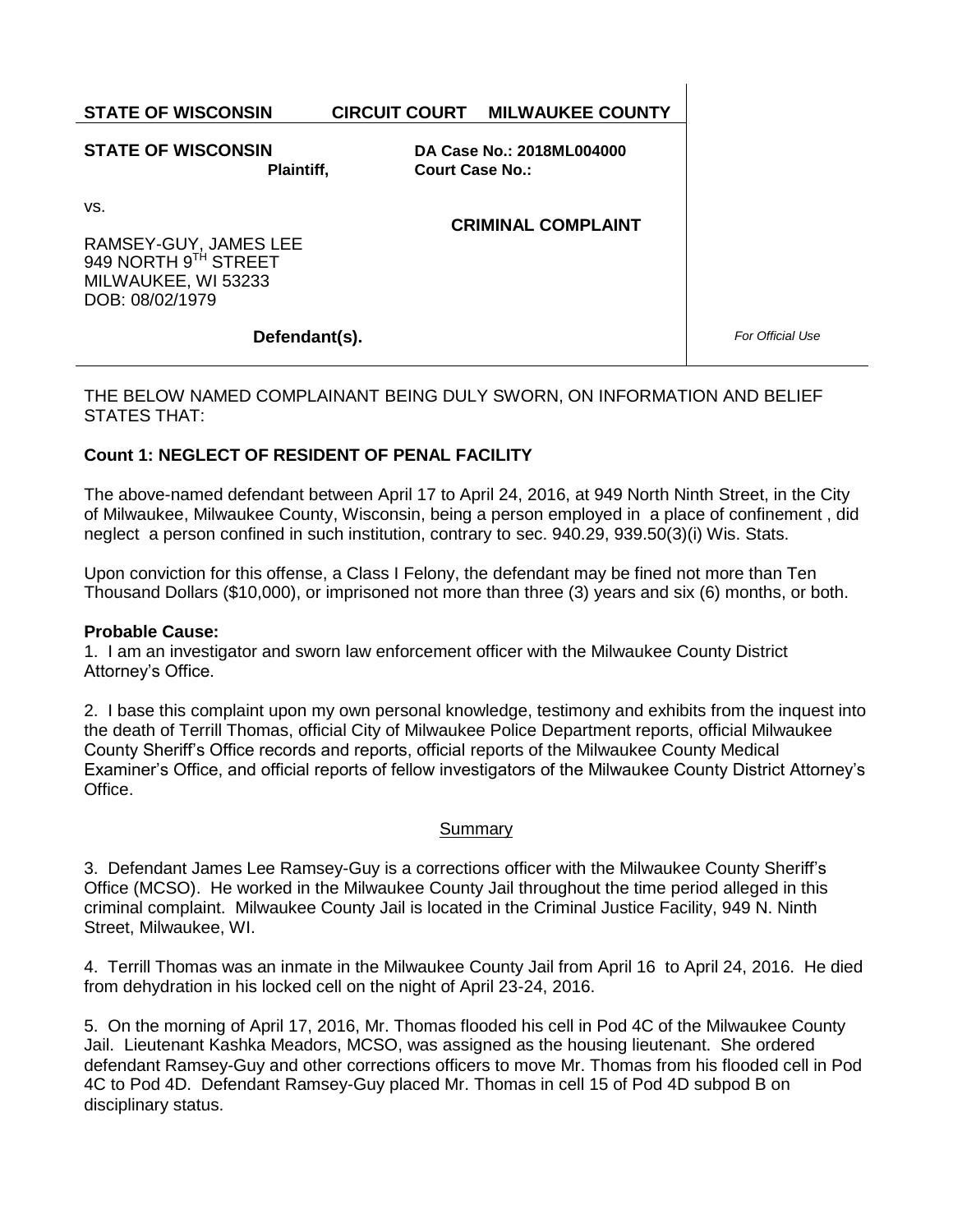6. Lt. Meadors ordered defendant Ramsey-Guy to shut off the water in Mr. Thomas' new cell. She further ordered the cell water remain off until Mr. Thomas behaved.

7 . Defendant Ramsey-Guy entered the locked cabinet housing the water valves ("chase locker") to Mr. Thomas' cell. He turned off both the hot and cold water. Mr. Thomas had no other source of water or beverage. Defendant Ramsey-Guy did not enter, in the jail log, that he had shut off Mr. Thomas' cell water. He did not post, on the jail pod dry erase board, that Mr. Thomas' cell water was off. Defendant Ramsey-Guy never turned Mr. Thomas' water back on. Defendant Ramsey-Guy failed to inform corrections officers, taking over Pod 4D on the next shift, that Mr. Thomas' water was shut off.

8. Defendant Ramsey-Guy's shutting off Mr. Thomas' water violated Milwaukee County Sheriff's Office regulations mandating jail inmates shall have continuous access to water.

9. Mr. Thomas remained constantly locked in his cell for seven days without water. His cell water was never restored. He died during the early morning hours of April 23-24, 2016.

10. Dr. Wieslawa Tlomak, M.D., Milwaukee County Medical Examiner's Office, determined Mr. Thomas died from dehydration.

## Detention Services Bureau regulations

11. The Milwaukee County Sheriff's Office has regulations for the care and custody of jail inmates. Defendant Ramsey-Guy was subject to these regulations.

a. Detention Services Bureau IS 3.8, Access to Toilets and Sinks. "Inmates shall have 24 hour a day access to a working toilet and access to hot and cold running water."

b. Detention Services Bureau, OP 2.3.: Jail Log. Corrections officers shall log "any unusual incidents, disturbances or significant activity" and "any other information deemed to be important."

## Interview statements and testimony of defendant Ramsey-Guy

12. Defendant Ramsey-Guy acknowledged that he shut off Mr. Thomas' cell water. He gave conflicting accounts about whether he shut off just the cold water valve, or, both the cold and hot water valves.

13. On July 31, 2016, Detectives Gust Petropoulos and Michael Sarenac, MPD, interviewed defendant Ramsey-Guy. Defendant Ramsey-Guy stated as follows.

a. On April 16, 2016, defendant Ramsey-Guy assisted moving Mr. Thomas from the jail booking area to Pod 4C. Mr. Thomas was acting and talking oddly. Defendant Ramsey-Guy believed Mr. Thomas should have been housed in the Mental Health Unit.

b. The next morning, April 17, 2016, defendant Ramsey-Guy was working first shift in Pod 4D. He responded to a disturbance call in the adjacent Pod 4C. Mr. Thomas had stuffed his mattress in the toilet causing severe flooding.

c. Lt. Meadors was present in Pod 4C during the flooding incident.

d. Defendant Ramsey-Guy escorted Mr. Thomas from Pod 4C to Pod 4D subpod B and placed Mr. Thomas in cell 15. Defendant Ramsey-Guy knew "that once they got Thomas into his new cell that the procedure would be to shut off his water there."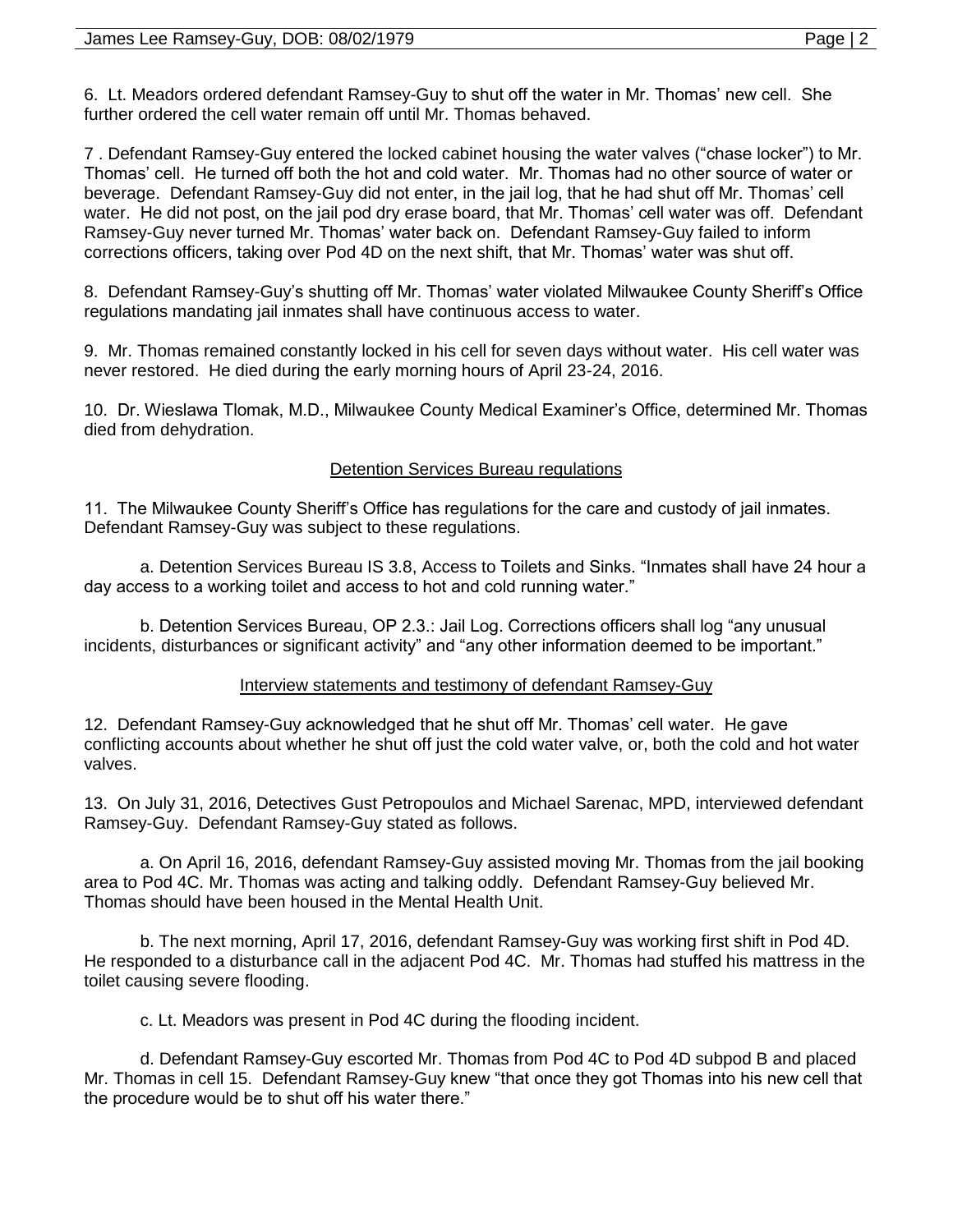e. When defendant Ramsey-Guy arrived in Pod 4D with Mr. Thomas, Lt. Meadors gave the order "to shut the water off" in Mr. Thomas' new cell.

f. Defendant Ramsey-Guy took the chase locker key from the command center in Pod 4D, unlocked the chase locker, and turned off Mr. Thomas' cell water.

g. Defendant Ramsey-Guy explained that shutting off an inmate's cell water was a common practice in the Milwaukee County Jail.

h. Defendant Ramsey-Guy stated that, during a cell water shut-off, "if an inmate wanted water, they could ask for it."

i. Defendant Ramsey-Guy knew that Mr. Thomas' had problems communicating and may not have been capable of requesting his water be turned back on. Defendant Ramsey-Guy checked on Mr. Thomas several times during his shift. He tried to engage Mr. Thomas in conversation, but Mr. Thomas would not reply.

j. Defendant Ramsey-Guy knows that corrections officers often fail to note inmate cell water shut-offs in the jail pod log.

k. Defendant Ramsey-Guy "did not himself turn the water back on." He did not know if anyone else turned Mr. Thomas' cell water back on.

l. At no time during the interview, did Defendant Ramsey-Guy claim to have only shut off Mr. Thomas' cold water.

14. On September 26, 2016, Det. Kyle Mrozinski interviewed defendant Ramsey-Guy. Defendant Ramsey-Guy stated that he saw a notation, on the Pod 4D dry erase board, that water for cell 15 was to remain off per squad 305.

15. Defendant Ramsey-Guy's claim, about the dry erase board notation, is wrong. Squad 305 designates Capt. Janet Borucki. Capt. Borucki did not work first shift on April 17, 2016. She could not have issued the dry erase board order during defendant Ramsey-Guy's shift on that date. Defendant-Ramsey-Guy appears to have mistaken dates. On April 25, 2016, after Mr. Thomas died, Capt. Borucki did order the water valves to cell 15 remain unchanged while the death investigation continued.

16. On April 27, 2017, defendant Ramsey-Guy testified at the inquest into Mr. Thomas' death. He changed his story about shutting off Mr. Thomas water. Defendant Ramsey-Guy now claimed that he only shut off Mr. Thomas' cold water and that he left the hot water on. Defendant Ramsey-Guy testified as follows.

a. Referring to Mr. Thomas mental health, defendant Ramsey-Guy stated "He didn't seem there at the time." *Trans. 4/27/17 p.m. pg. 19 ln. 10*

b. Lt. Meadors and CO O'Guinn were present, with defendant Ramsey-Guy, dealing with Mr. Thomas in Pod 4C. *Trans. 4/27/17 p.m. pg. 119 ln. 25 to pg. 120 lns. 1-3.*

c. Defendant Ramsey-Guy, Lt. Meadors, and other corrections officers walked Mr. Thomas from Pod 4C to Pod 4D. *Trans. 4/27/17 p.m. pg. 120 ln. 21 to pg. 121 ln. 1.*

d. When defendant Ramsey-Guy arrived in Pod 4D, Lt. Meadors ordered him to shut off Mr. Thomas' water: "We was instructed to turn the toilet water off, the water." *Trans. 4/27/17 p.m. pg. 121 lns. 6-9.*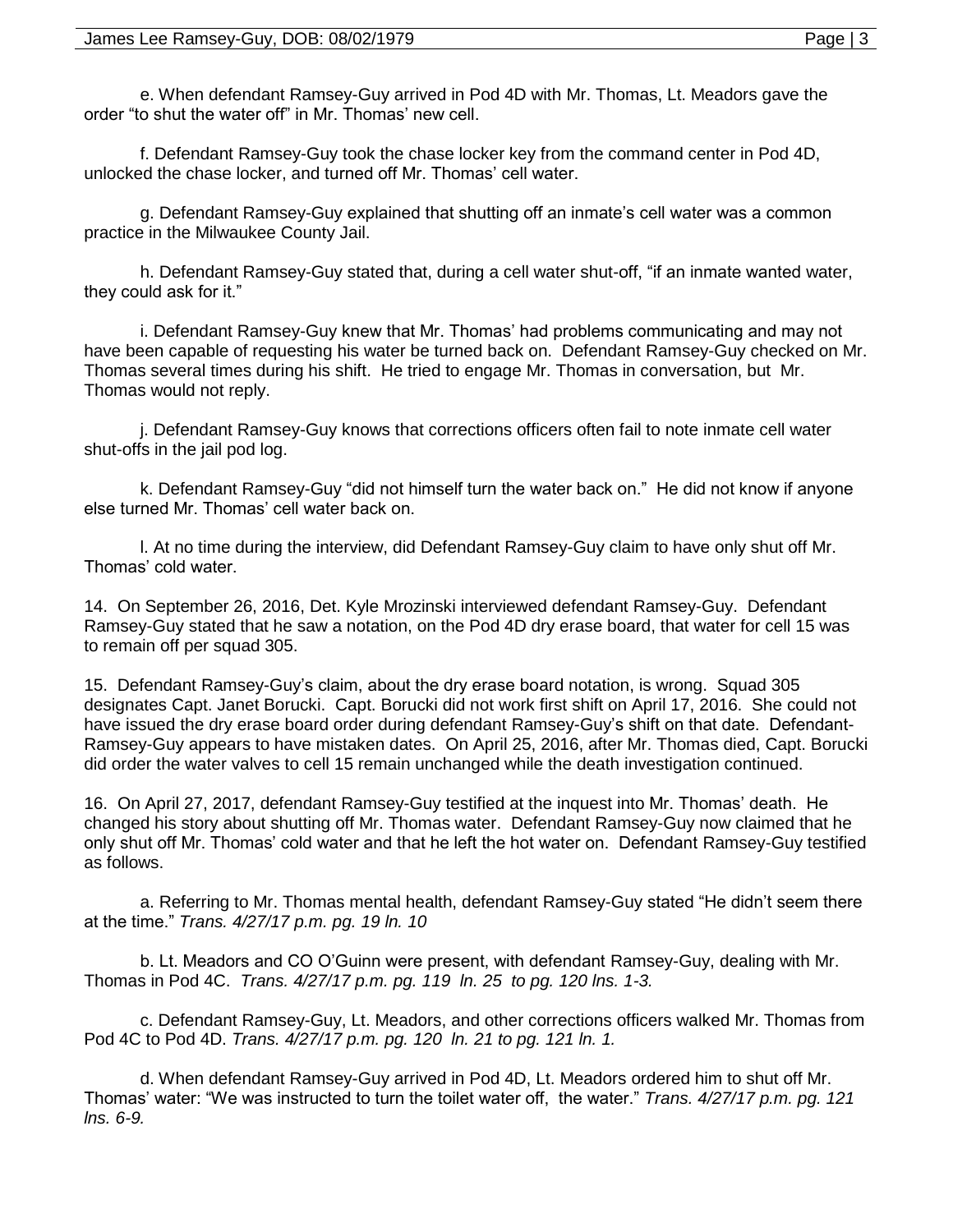e. Regarding the exact language of Lt. Meadors' order to shut off Mr. Thomas' cell water, defendant Ramsey-Guy testified as follows:

| Question: | Can you just describe one more time what the actual order from Lieutenant<br>Meadors was? |
|-----------|-------------------------------------------------------------------------------------------|
| Answer:   | To turn the water off.                                                                    |
| Question: | Just turn the water off?                                                                  |
| Answer:   | Yes.                                                                                      |
| Question: | It wasn't to turn the toilet water off?                                                   |
| Answer:   | No, sir.                                                                                  |
| Question: | It was to turn the water off?                                                             |
| Answer:   | That's correct, yes.                                                                      |

*Trans. 4/27/17 p.m. pg. 137 lns. 4-12.*

f. Lt. Meadors was in Pod 4D when she ordered defendant Ramsey-Guy to shut off Mr. Thomas' water. *Trans. 4/27/17 p.m. pg. 123 lns. 4-9.*

g. Defendant Ramsey-Guy retrieved the chase locker key from the Pod 4D command desk. *Trans. 4/27/17 p.m. pg. 121 lns. 15-21.*

h. Describing how he shut off Mr. Thomas' cell water, defendant Ramsey-Guy stated: "I open up the chase closet where the valves are contained, and I turn off his cold water" and "I didn't turn off his hot water." *Trans. 4/27/17 p.m. pg. 121 lns. 2-6.* 

i. Defendant Ramsey-Guy acknowledged that cell water should be shut off only if an inmate is actively flooding his cell or if the cell plumbing is being repaired. *Trans. 4/27/17 p.m. pg. 124 lns.6-15.* 

j. Defendant Ramsey-Guy told the other corrections officers working on Pod 4D that he had shut off Mr. Thomas' cell water. CO John Weber was stationed at the command desk on Pod 4D. It was CO Weber's responsibility to log the water shut off. *Trans. 4/27/17 p.m. pg. 125 ln. 16 to pg. 126 ln. 10.* 

k. Defendant Ramsey-Guy never checked the Pod 4D jail log to confirm that CO Weber noted Mr. Thomas' cell water was shut off. *Trans. 4/27/17 p.m. pg. 127 lns. 13-18.* 

l. After Mr. Thomas died, defendant Ramsey-Guy never came forward to report that he had turned off Mr. Thomas' cell water. *Trans. 4/27/17 p.m. pg. 133 ln.16 to pg. 134 ln. 3.*

m. Defendant Ramsey-Guy knew how to shut off an inmate's toilet water using the command desk computer. *Trans. 4/27/17 p.m. pg. 125 ln. 25 to pg. 126 ln. 3.* See paragraphs 27-28 below.

17. Defendant Ramsey-Guy's interview statement to Det. Petropoulos, concerning how he shut off Mr. Thomas' cell water, was the truthful version of events. In fact, defendant Ramsey-Guy turned off both the hot water and cold water valves to Mr. Thomas' cell. On April 25, 2016, the day after Mr. Thomas died, Corrections Officer Brandt Van Wagoner checked the chase locker to Mr. Thomas' cell. CO Van Wagoner found both the hot water and cold water valves were in the off position. See paragraph 49 below.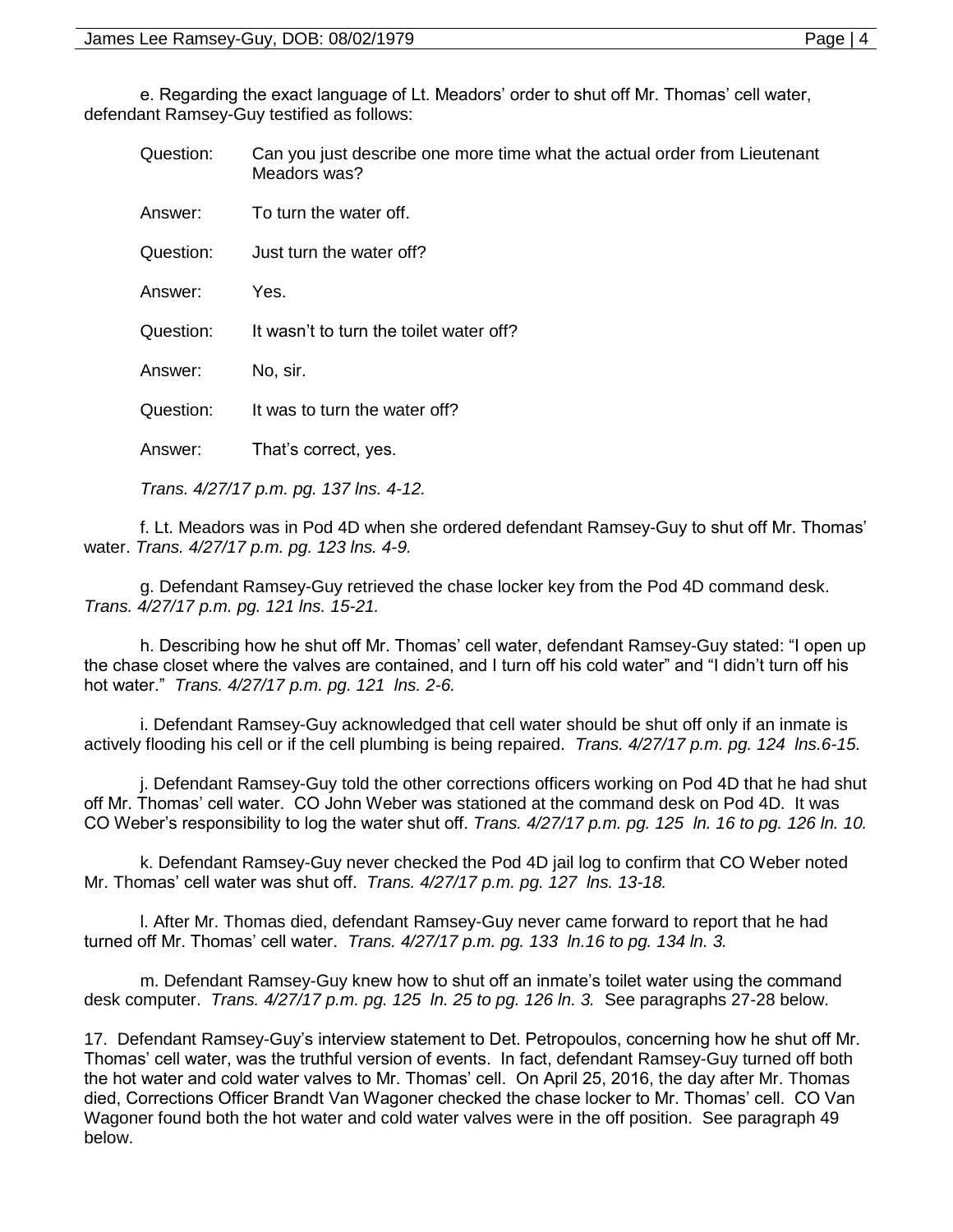## Failure to inform second shift officers

18. Milwaukee County Jail procedures require the corrections officers ending their shift to brief the corrections officer on the incoming shift. This briefing occurs at shift change. The departing corrections officers should present any important information including inmate safety issues.

19. Defendant Ramsey-Guy failed to inform the corrections officers, on the incoming shift, that Mr. Thomas' cell water was shut off. Defendant Ramsey-Guy worked first shift (6 a.m. to 2 p.m.) in Pod 4D on April 16, 2016. Corrections Officers JorDon Johnson, Devon O'Donnell, and Derrick Spidell worked second shift (2 p.m. to 10 p.m.) in Pod 4D. Defendant Ramsey-Guy did not inform these corrections officers that he had shut off Mr. Thomas' cell water.

20. The Pod 4D jail log shows the following entries at shift change on April 17, 2016:

2:15 p.m. Dep/Off Johnson, JorDon/ Spidell, Derrick/ O'Donnell, Devin debriefed and relieved previous shift.

2:38 p.m. CO Johnson received taser from: CO Ramsey-Guy, James taser #XOO-6307018 Cartridge #C4103TGNR

21. CO Johnson gave an interview statement to Detective Michael Sarenac, MPD, on August 1, 2016. CO Johnson stated as follows. He worked in Pod 4D on second shift of April 17, 2016. CO Johnson remembers Mr. Thomas being housed there. CO Johnson did not remember anything about water issues being passed on to him at the shift change briefing. CO Johnson was not aware Mr. Thomas' cell water was shut off.

22. CO O'Donnell gave an interview statement to Detectives Shalondia Tarver and Jeremiah Jacks, MPD, on August 21, 2016. CO O'Donnell stated as follows. He worked in Pod 4D on the first half of second shift of April 17, 2016. He was unaware of any water restrictions for Mr. Thomas. CO O'Donnell should have been informed if an inmate on Pod 4D had a water restriction as punishment for flooding his cell.

23. CO Spidell gave an interview statement to Det. Mrozinksi on August 8, 2016. CO Spidell worked in Pod 4D on second shift of April 17, 20-16. CO Spidell stated that he did not know Mr. Thomas' water was turned off.

## Milwaukee County Jail telephone calls

24. Telephone calls on certain administrative lines in the Milwaukee County Jail are recorded. I obtained recordings for Mr. Thomas' incarceration period from Milwaukee County Jail telephone archives. Lt. Meadors made the following call dated April 17, 2016 at 7:05:52 a.m. (item 123). The call refers to Mr. Thomas flooding his cell in Pod 4C.

- CO (male): Master Control, Officer Cannon. May I help you?
- Lt. Meadors: We need to call everybody with 4C, 5C, 6C. All the…everybody on up. 'Cause whoever upstairs is flushing. All of their water is coming out…coming out in cell 4C fourth floor. It's like a flood.

CO (male): Cell 4C? Cell 4?

Lt. Meadors: 4C.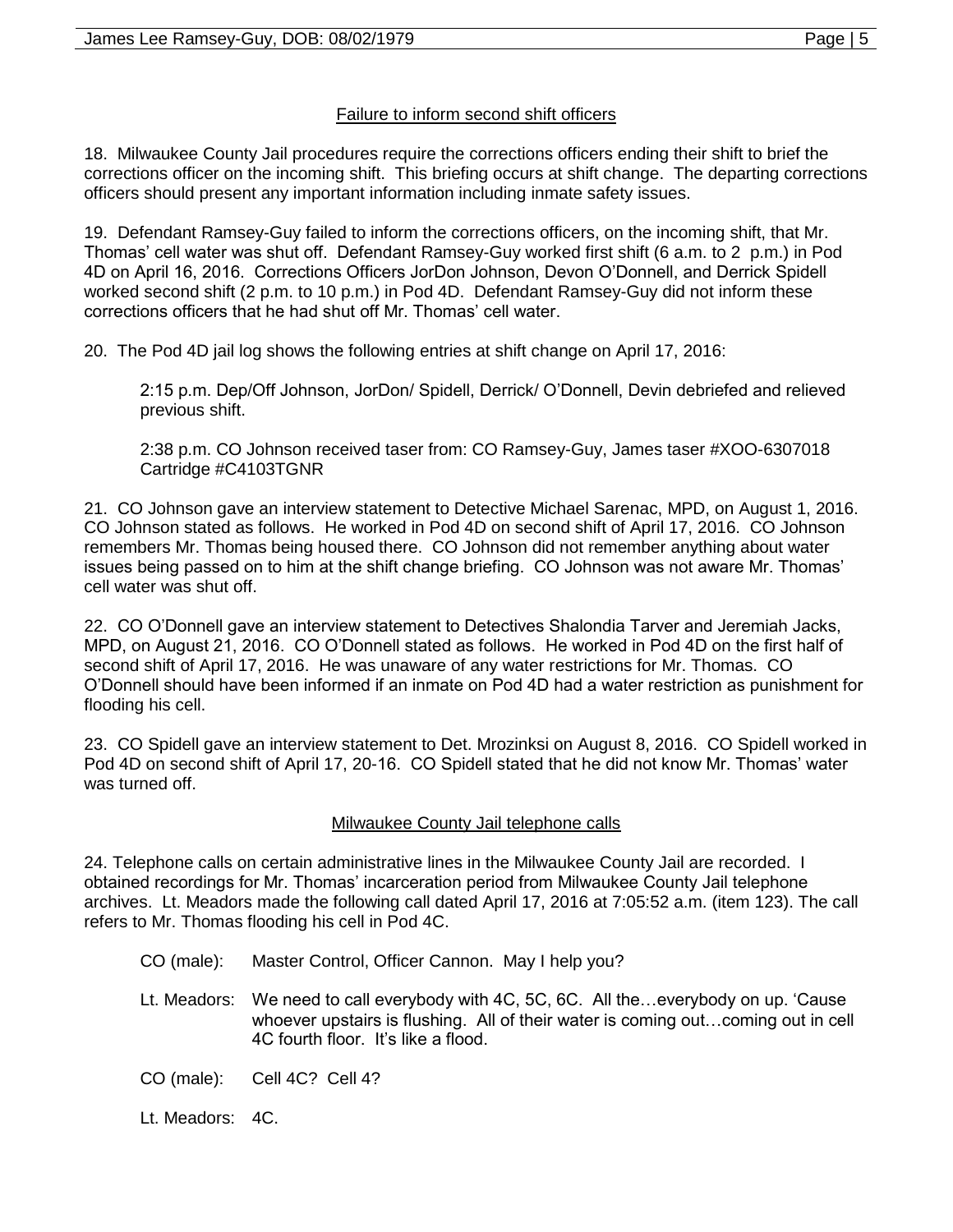CO (male): Got you.

Lt. Meadors: So…so, everybody on up needs to **cut their chases off.** And have 3 cut theirs off, too.

CO (male): Got you.

Lt. Meadors: So it's between cells 3 and 4.

CO (male): Okay

Lt. Meadors: All right?

CO (male): Bye.

Lt. Meadors: All right. Bye.

*dial tone*

CO (male): Hello.

CO (female): Yeah.

CO (male): Hey. Meadors needs for you to cut your water off between cells 3 and 4…

25. Jail logs show Lt. Meadors made the above call to "cut their chases off" while she was in Pod 4C, and, that defendant Ramsey-Guy was also present in Pod 4C when she made that call.

a. Pod 4C jail log shows Lt. Meadors was present in Pod 4C from 6:52 a.m. to 7:10 a.m. The following two entries appear in the log:

6:50 a.m. LT MEADORS in Pod

7:10 a.m. LT MEADORS out of Pod

b. Milwaukee County Jail telephone records show Lt. Meadors made the above call to "cut off their chases" at 7:06:52 a.m. She was in Pod 4C at this time.

c. Pod 4C and Pod 4D logs show CO Ramsey was also in Pod 4C when Lt. Meadors made the telephone call to "cut their chases off." CO Ramsey-Guy came to Pod 4C to escort Mr. Thomas to Pod 4D. The Pod 4C log shows Mr. Thomas was "in transit" leaving Pod 4C at 7:07 a.m. The Pod 4D jail logs shows CO Ramsey-Guy and Mr. Thomas arrived in Pod 4D at 7:15 a.m.:

*Inmate* THOMAS, TERRILL J. New inmate added to POD from transition area. Escorted by: Lt Townes, O'Guinn, Christopher, Ramsey-Guy, James, Weber, John, Slocum, Maurice.

26 Lt. Meadors uses the phrase "cut their chases off" when she orders cell water shut off. She does not differentiate between toilet and sink water. She does not differentiate between hot and cold water. She broadly orders the "chases" be cut off. Lt. Meadors uses the term the "chases" to mean the water valves servicing an inmate's cells.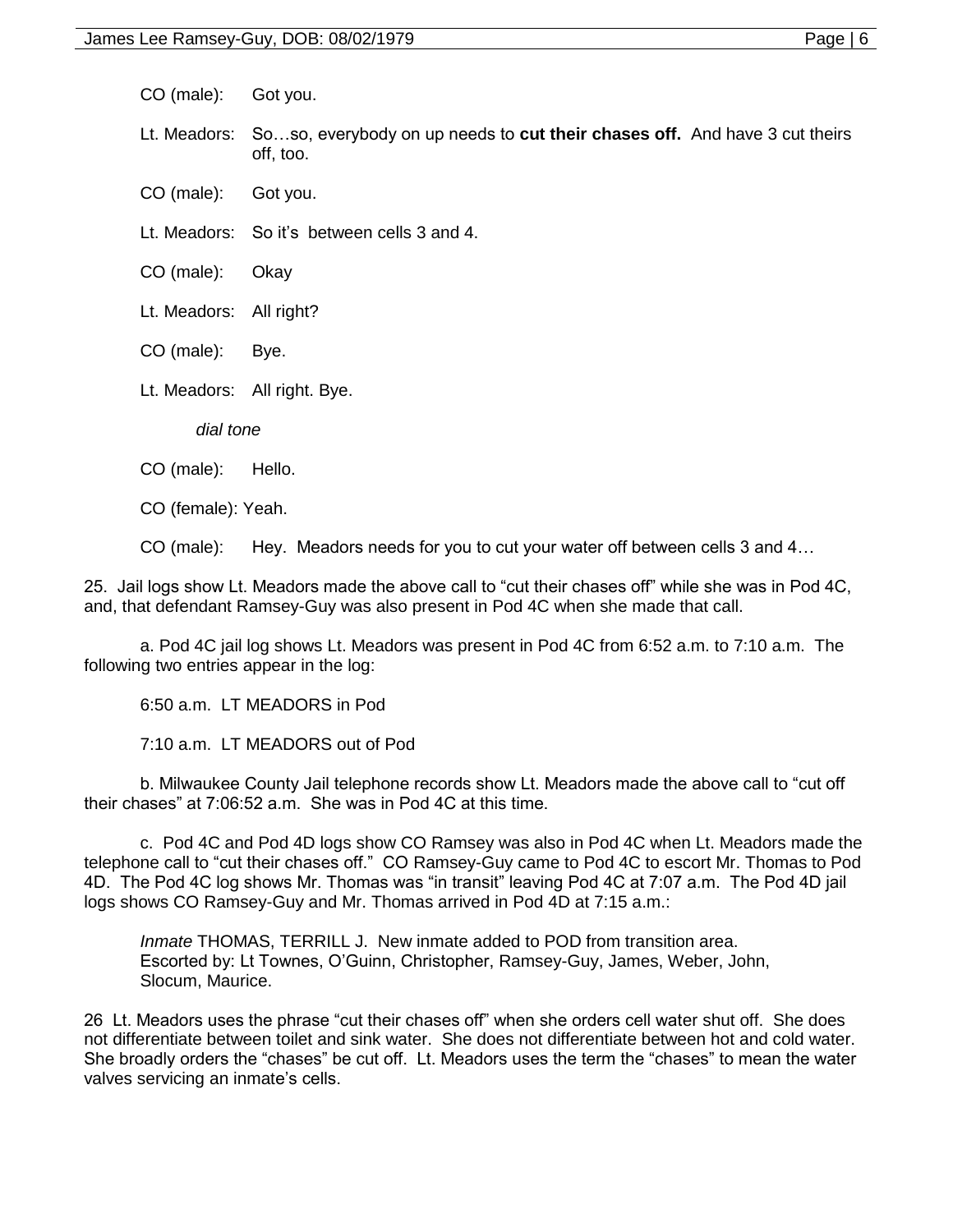## Computerized control of inmate toilets

27. Ruben Garcia testified at the inquest into Mr. Thomas' death. Mr. Garcia stated as follows.

a. Mr. Garcia is a plumbing supervisor employed by Milwaukee County. He maintains the plumbing systems in the Milwaukee County Jail. He is familiar with inmate cell toilet and sink plumbing.

b. The command desk computer, in housing pod 4D in the Milwaukee County Jail, can control the toilet flushing in each cell. A corrections officer can make a computer command that remotely turns off an inmate's toilet flushing. When an inmate needs his toilet flushed, the corrections officer can do so by computer.

c. By using the computer shut off function, a corrections officer can shut off an inmate's toilet while leaving on both the hot and cold water flow to the sink tap.

28. The computerized toilet shut off function was available, on April 17, 2016, to prevent Mr. Thomas from flooding his new cell in Pod 4D. Defendant Ramsey-Guy could have turned off Mr. Thomas' toilet flushing by computer rather than by manually turning off the chase locker water valves.

## Schlage card records

29. Corrections officers, including defendant Ramsey-Guy, carry a Schlage card to track their movement. Jail procedures require correctional staff to scan their cards at each electronic sensor they pass within the housing unit. The scans are recorded in a Transaction Doors Report.

30. Pod 4D subpod B is a two tier housing unit. There is a main level of cells. A staircase leads up to a mezzanine level of cells. Mr. Thomas' cell 15 was on the mezzanine level. An electronic card sensor was located about fifteen feet from Mr. Thomas' cell.

31. The Transaction Doors Report for Pod 4D shows defendant Ramsey-Guy scanned his card at the electronic sensor near Mr. Thomas' cell at 7:46:52 a.m. and 7:48:30 a.m. on April 17, 2016.

## Statements of correctional officers regarding cell water shut-off

32. Lt. Meadors made multiple statements concerning Mr. Thomas' water shut off.

a. On June 30, 2016, Major Nancy Evans, Milwaukee County Sheriff's Office (MCSO), and Deputy Inspector Kevin Nyklewicz, MCSO, interviewed Lt. Meadors. They wrote a report, dated July 11, 2016, memorializing that interview. Lt. Meadors stated as follows regarding Mr. Thomas: "I ordered his water turned off and took his mattress and told officers Ramsey-Guy, Brito and Collins that he was to get a mattress and his water was to be turned on if he behaves."

b. On July 28, 2016, Det. Erik Gulbrandson, Milwaukee Police Department (MPD), and I interviewed Lt. Meadors. Lt. Meadors stated as follows. During her shift on April 17, 2016, she went to Pod 4C to deal with a disruptive inmate. Mr. Thomas was flooding his cell. Lt. Meadors ordered corrections officers to transfer Mr. Thomas to Pod 4D under disciplinary status. Lt. Meadors told a corrections officer to turn off the water to Mr. Thomas' new cell in Pod 4D. She further instructed the corrections officer to keep the water off until Mr. Thomas calmed down.

c. On August 24, 2016, Det. Gulbrandson and Det. Gust Petropoulos, MPD, re-interviewed Lt. Meadors. Det. Gulbrandson filed a written report of that interview. He reported as follows. Lt. Meadors could not remember her exact words when she ordered Mr. Thomas' cell water shut off. She was concerned that Mr. Thomas might again stuff his mattress and clothes in the toilet. Lt. Meadors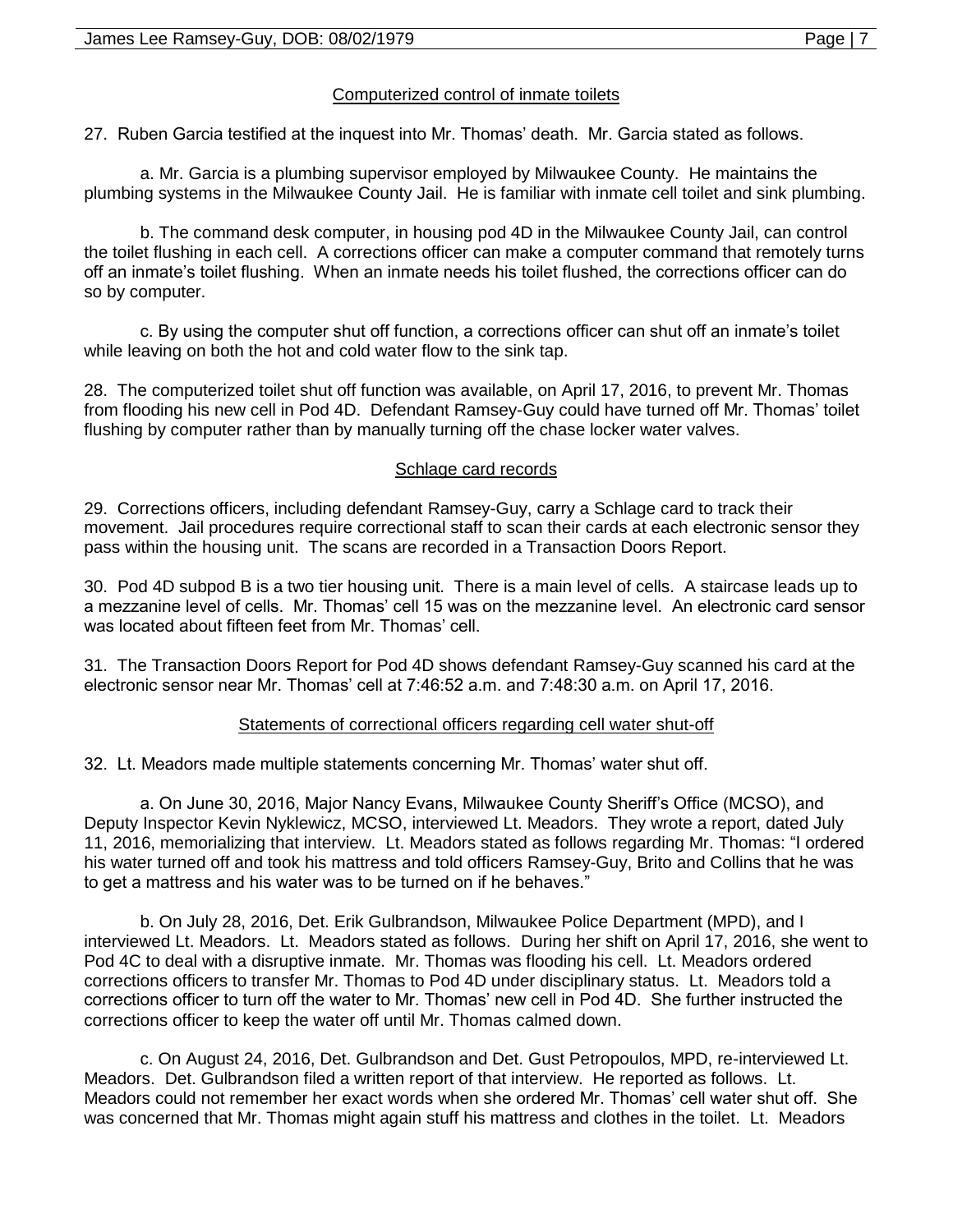told a correction officer something to the effect of "turn the water off to prevent this from happening again."

d. Eight months later, on April 27, 2017, Lt. Meadors testified at the inquest into Mr. Thomas death. She now claimed to remember that she directed defendant Ramsey-Guy to shut off only the toilet water to Mr. Thomas' cell.

33. Lieutenant Devonta Townes and I spoke by telephone. Lt. Townes stated as follows. In 2016, he worked in the Milwaukee County Jail. He has since left employment with the Milwaukee County Sheriff's Office. On April 17, 2016, Lt. Townes was called to an inmate disturbance in Pod 4C. Lt Townes saw that Mr. Thomas had stuffed pieces of his mattress into his toilet and was flooding his cell. Lt. Meadors ordered Mr. Thomas transferred to the disciplinary unit, Pod 4D subpod B. Lt. Townes, defendant Ramsey-Guy, and other corrections officers escorted Mr. Thomas to Pod D subpod B. Lt. Townes does not remember whether Lt. Meadors ordered Mr. Thomas' water shut off.

34. Corrections Officer Maurice Slocum testified at the inquest into Mr. Thomas' death. CO Slocum stated as follows. He was working in the administrative section of the Milwaukee County Jail on April 17, 2016. He was called to a disturbance in Pod 4C. Mr. Thomas had stuffed mattress into his toilet flooding his cell. Mr. Thomas had his shirt off and was speaking incoherently. CO Slocum escorted Mr. Thomas from Pod 4C to Pod 4D subpod B and placed Mr. Thomas in a mezzanine level cell. CO Slocum does not recall anyone ordering Mr. Thomas' cell water shut off. He does not recall seeing anyone shut off Mr. Thomas' cell water.

35. Corrections Officer Christopher O'Guin testified at the inquest into Mr. Thomas' death. CO O'Guin stated as follows. He was working at the Milwaukee County Jail on April 17, 2016. He was called to a disturbance in Pod 4C. Mr. Thomas had flooded his cell in Pod 4C and "did not seem with it." CO O'Guin escorted Mr. Thomas from Pod 4C to Pod 4D subpod B. Lt. Meadors also walked Mr. Thomas from Pod 4C to Pod 4D subpod B. CO O'Guin placed Mr. Thomas in his new cell in Pod 4D subpod B. CO O'Guin does not recall any orders concerning Mr. Thomas' cell water.

36. Corrections Officer John Weber testified at the inquest into Mr. Thomas' death. CO Weber stated as follows. CO Weber was working in Pod 4D at the Milwaukee County Jail on April 17, 2016. He responded to a disturbance in Pod 4C. Mr. Thomas had flooded his cell. Lt. Meadors was present in Pod 4C. CO Weber and other corrections staff escorted Mr. Thomas from Pod 4C to Pod 4D subpod B. CO Weber said "I would have had his right arm." CO Weber placed Mr. Thomas in cell 15. No one ordered CO Weber to turn off Mr. Thomas' cell water. CO Weber did not see anyone turn off Mr. Thomas' cell water. CO Weber did not recall Lt. Meadors giving any orders that morning. No one wrote any message on the white dry-erase board, in the command center of Pod 4D, that Mr. Thomas' water had been shut off.

37. Corrections Officer Dominique Smith provided the following interview statement to Det. Kyle Mrozinski, MPD, and Det. Jason Enk, MPD. CO Smith worked on Pod 4D on April 17, 2016. He remembered Mr. Thomas was housed in Pod 4D subpod B. CO Smith did not know Mr. Thomas' cell water was shut off.

## Denial of water for seven days

38. Milwaukee County Jail maintains a Housing Assignment History record for all inmates. Mr. Thomas' record shows he was placed in cell 15 on Pod 4D subpod B on April 17, 2016 under disciplinary status.

39. I interviewed DI Nyklewicz on several occasions. He stated as follows.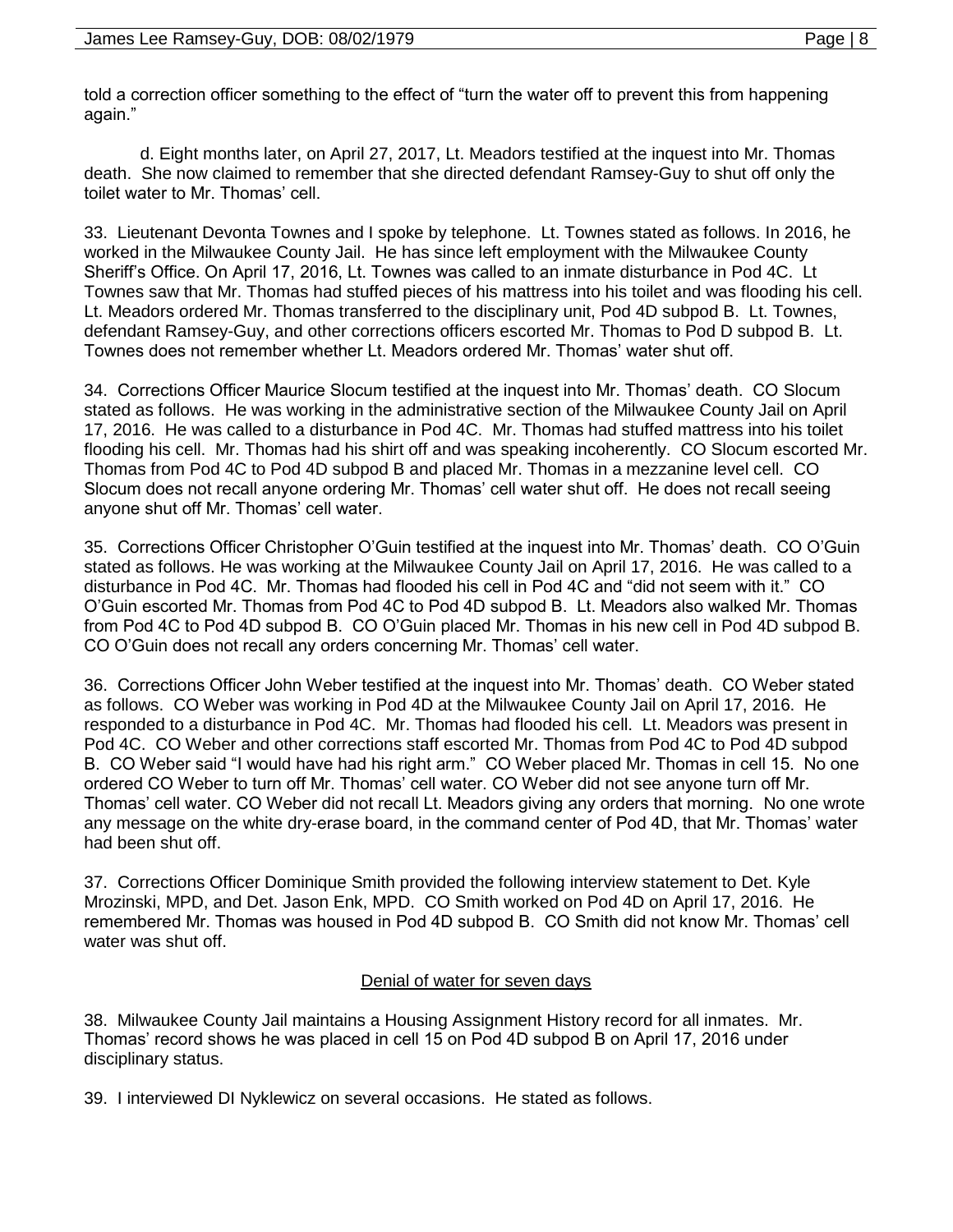#### James Lee Ramsey-Guy, DOB: 08/02/1979 Page | 9

a. In 2016, DI Nyklewicz was the second in command at the Milwaukee County Jail. He is familiar with jail regulations, practices, and procedures. Because Mr. Thomas was held in disciplinary status during April 17-24, 2016, Mr. Thomas received discipline meals. Those meals consist of bread and nutraloaf. Mr. Thomas would have received no milk, water, or other beverage with his discipline meal. His only source of beverage would have been his cell water tap. Sundays are an exception to the discipline meal regimen. All inmates receive a standard meal with a carton of milk on Sunday.

b. Pod 4D is the disciplinary unit. Inmates in Pod 4D are essentially in solitary confinement. They are locked into separate cells. Inmates are individually allowed one hour of recreation in the common area of the unit. Corrections officers should log when an inmate is released for his recreation period.

40. I examined the Pod 4D jail log for April 17-24, 2016. That log does regularly record when inmates were individually released for recreation in the unit common area. There is no entry showing Mr. Thomas was ever released from his cell.

41. I examined the plumbing for Mr. Thomas' cell 15 in Pod 4D subpod B. The cell is serviced by a hot water pipe and a cold water pipe. The cold water pipe services both the toilet and a cold water tap in the cell. The hot water pipe services a hot water tap. Two water shut off valves – a hot water valve and a cold water valve – are housed in the chase locker to the right of cell 15.

42. I interviewed Terrence Burch. Mr. Burch stated as follows. Mr. Burch was an inmate in the Milwaukee County Jail in April 2016. He was housed in cell 15 on Pod 4D subpod B, on discipline status, on the morning of April 17, 2016. Corrections Officers removed Mr. Burch to open his cell up for another prisoner. When Mr. Burch left cell 15, the water was functioning properly. There was proper water flow to the toilet and both hot and water flow to the sink tap. Mr. Burch further stated that, while he was on discipline status on Pod 4D subpod B, he received nutraloaf as his meals. Except on Sundays, he received no beverage with his meals and had to rely on the cell sink tap for drinking water.

43. Captain George Gold, MCSO, testified at the inquest into the death of Mr. Thomas. Capt. Gold testified as follows.

a. Capt. Gold worked in the Milwaukee County Jail in 2016. He has since left that employment.

b. There is a surveillance camera in Pod 4D subpod B that is directed at cell 15 and the surrounding area. The video surveillance footage is recorded.

c. The day after Mr. Thomas' death, Capt. Gold watched the video surveillance footage of Mr. Thomas' cell area for the period April 17-24, 2016. He watched the entirety of the footage except for some moments when the video malfunctioned and recorded blank.

d. The video surveillance footage showed, on the morning of April 17, 2016, defendant Ramsey-Guy opened the chase locker housing the water shut off valves for Mr. Thomas cell.

e. From the time that defendant Ramsey-Guy entered Mr. Thomas' chase locker on April 17 until Mr. Thomas was found dead in his cell on April 24, the video surveillance footage showed no one else ever opened Mr. Thomas' chase locker.

f. From the time Mr. Thomas was placed in his cell on April 17 until Mr. Thomas was found dead in his cell on April 24, Mr. Thomas never left his cell. He was continuously locked in.

44. In July 2016, during the investigation of Mr. Thomas' death, Milwaukee Police Department detectives obtained video surveillance footage of Mr. Thomas' cell area. That footage spanned 6:33:39 a.m. on April 21 to 5:09:59 a.m. on April 24, 2016. The footage before that time frame had been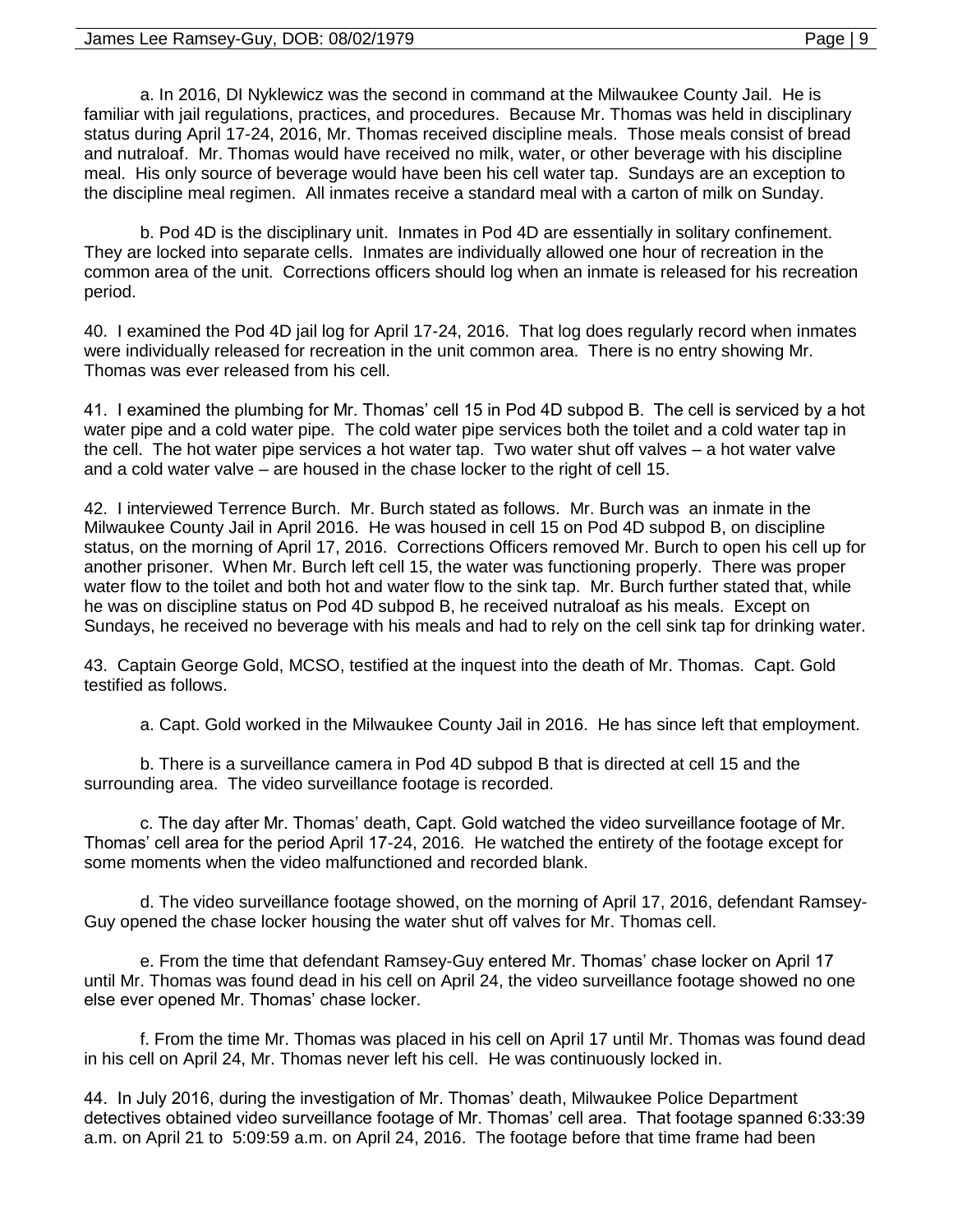overwritten. Detectives Matthew Bell, Jason Enk, and Kyle Mrozinki watched the entirety of the extant footage. They prepared detailed reports of their observations. The detectives reported that no one opened the chase locker housing the water valves to Mr. Thomas' cell.

45. I was present in court throughout the inquest into Mr. Thomas' death. I listened to all testimony. With three exceptions, all corrections officers who worked in Pod 4D during Mr. Thomas' incarceration, testified. No corrections officer turned the water back on after defendant Ramsey-Guy turned it off. No corrections officer opened Mr. Thomas' chase locker. CO Dominique Smith, CO JorDon Johnson, and CO Rafael Brito did not testify. During police interviews, these three corrections officers all indicated they did not turn Mr. Thomas' cell water on or off.

46. I interviewed Corrections Officer Thomas Laine in the presence of his attorney. CO Laine agreed to the interview on the condition that his statement cannot be used against him in a criminal prosecution. CO Laine stated as follows.

a. CO Laine worked in Pod 4D on second shift on April 23, 2016. An inmate on Pod 4D subpod B told CO Laine that Mr. Thomas' water was shut off. CO Laine opened the chase locker to the left of Mr. Thomas' cell. It was the wrong chase locker. CO Laine mistakenly believed the water valves to Mr. Thomas' cell were in the chase locker to the left of Mr. Thomas' cell. Because the valves in the locker to the left of Mr. Thomas' cell were on, CO Laine concluded the water to Mr. Thomas' cell was functioning. CO Laine took no further action regarding Mr. Thomas' cell water. After Mr. Thomas died, CO Laine realized that he had checked the wrong chase locker.

b. CO Laine lied when he testified at the inquest into Mr. Thomas' death. CO Laine falsely testified that no inmate told him Mr. Thomas' water was off. CO Laine falsely testified that he checked the chase locker to the left of Mr. Thomas' because of problems with running water in cell 14. CO Laine falsely testified that he had not mistaken the left chase locker for the one servicing Mr. Thomas' cell.

47. Corrections Officer Decorie Smith testified at the inquest into Mr. Thomas' death. He stated as follows. CO Smith worked on Pod 4D on third shift during the early morning of April 24, 2016. CO Smith observed Mr. Thomas lying unresponsive on the floor of cell 15. CO Smith called a medical emergency.

48. Det. Luke O'Day testified at the inquest into Mr. Thomas' death. He stated as follows. During the early morning hours of April 24, 2016, Det. O'Day was dispatched to the Milwaukee County Jail to investigate Mr. Thomas' death. Det. O'Day entered Mr. Thomas' cell and examined the sink and toilet. Both fixtures were completely dry. Det. O'Day pressed the toilet flush button and no water flushed the bowl. Det. O'Day pressed both the hot water button and the cold water button and nothing happened. No water flowed from the sink spigot. The water was not functioning in Mr. Thomas' cell.

49. Corrections Officer Brendt Van Wagoner found Mr. Thomas' cell water was off when he checked on April 25, 2016.

a. CO Van Wagoner testified at the inquest into Mr. Thomas' death. He stated as follows. The day after Mr. Thomas died, on April 25, 2016, a lieutenant ordered CO Van Wagoner to check that all cells in Pod 4D had running water. During that check, CO Van Wagoner opened the chase locker to Mr. Thomas' cell. CO Van Wagoner examined the water valves servicing Mr. Thomas' cell. Both the hot water and the cold water valves were in the off position.

b. CO Van Wagoner made the following entry in the Pod D jail log at 3:44 a.m. on April 25, 2016: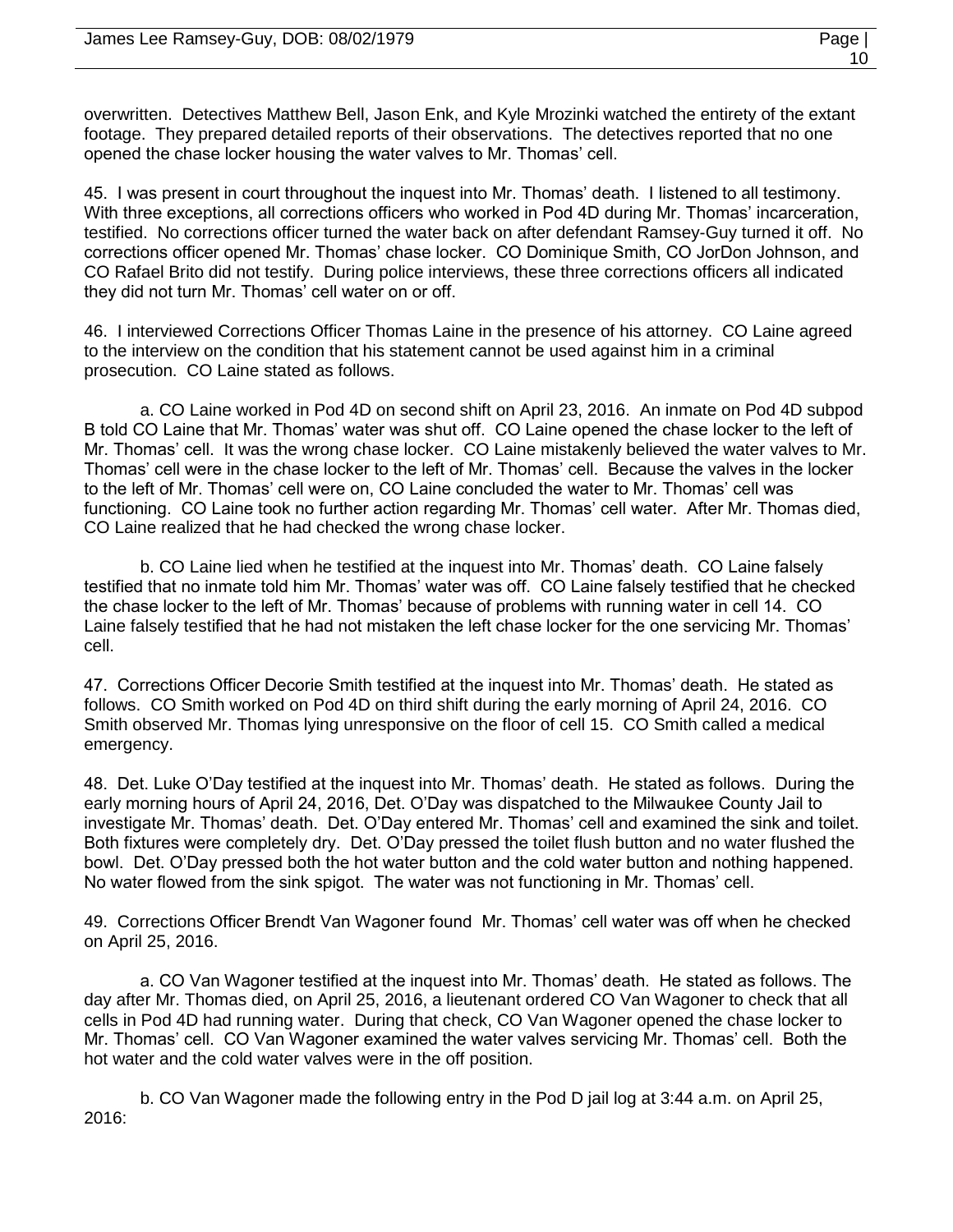# WATER TURNED ON IN ALL CELLS EXCEPT FOR CELL #14 WHOSE WATER CONSTANTLY RUNS AND CELL #15 DUE TO INVESTIGATIONAL REASONS.

## Cause of death

50. Dr. Wieslawa Tlomak, M.D., Milwaukee County Medical Examiner's Office, conducted an autopsy of Mr. Thomas' body on April 25, 2016. She presented her findings in an Autopsy Protocol Report dated September 1, 2016. Dr. Tlomak determined Mr. Thomas died from dehydration and his manner of death was homicide.

51. Dr. Tlomak testified at the inquest into Mr. Thomas' death. She stated as follows.

a. Mr. Thomas died from dehydration.

b. Other than injuries consistent with medical resuscitation efforts, Mr. Thomas' body showed no significant internal or external trauma.

c. Mr. Thomas' vitreous chemistry was abnormal. He had elevated sodium, chloride, blood urea nitrogen, and creatinine levels. His blood was highly clotted and his blood volume was low. Mr. Thomas lost thirty-four pounds while in custody. These findings were consistent with severe dehydration.

d. Dr. Tlomak determined that Mr. Thomas was denied water, and, that denial caused his death by dehydration.

## Mental illness

52. Mr. Thomas had serious mental illness which rendered him highly vulnerable to neglect during his incarceration.

53. Dr. David Macherey testified at the inquest into Mr. Thomas' death. He stated as follows. Dr. Macherey is a psychologist and works at the Milwaukee County Behavioral Health Division. In February 2015, Mr. Thomas stayed for two weeks at Milwaukee County Behavioral Health Division. Dr. Macherey diagnosed and treated Mr. Thomas for mental illness. Mr. Thomas suffered from bi-polar disorder.

54. Mr. Thomas was held from April 15-16, 2016 at the Milwaukee Police Administration Building before being transferred into the Milwaukee County Jail. I reviewed an audio and video recording of Mr. Thomas' stay in the police holding cell. He behaved in a bizarre manner. He talked to non-existent persons, constantly and erratically moved about his cell, and verbalized incoherently.

55. When Mr. Thomas was medically screened for admission into the Milwaukee County Jail, he selfreported a history of schizophrenia and paranoia. He was not taking his prescribed medications to treat those conditions.

56. Mr. Thomas' initial court appearance was held on April 20, 2016, in Pod 4D, before Court Commissioner Julia Vosper. I read a transcript of that hearing. Mr. Thomas' attorney, Steven Sargent, told the court that Mr. Thomas had acted in an inappropriate and uncommunicative manner when Attorney Sargent attempted to interview him. Attorney Sargent further stated, for the record, that Mr. Thomas presently was naked and laughing during the court proceedings. Attorney Sargent requested the court order an evaluation of Mr. Thomas' mental competency. The court granted the request.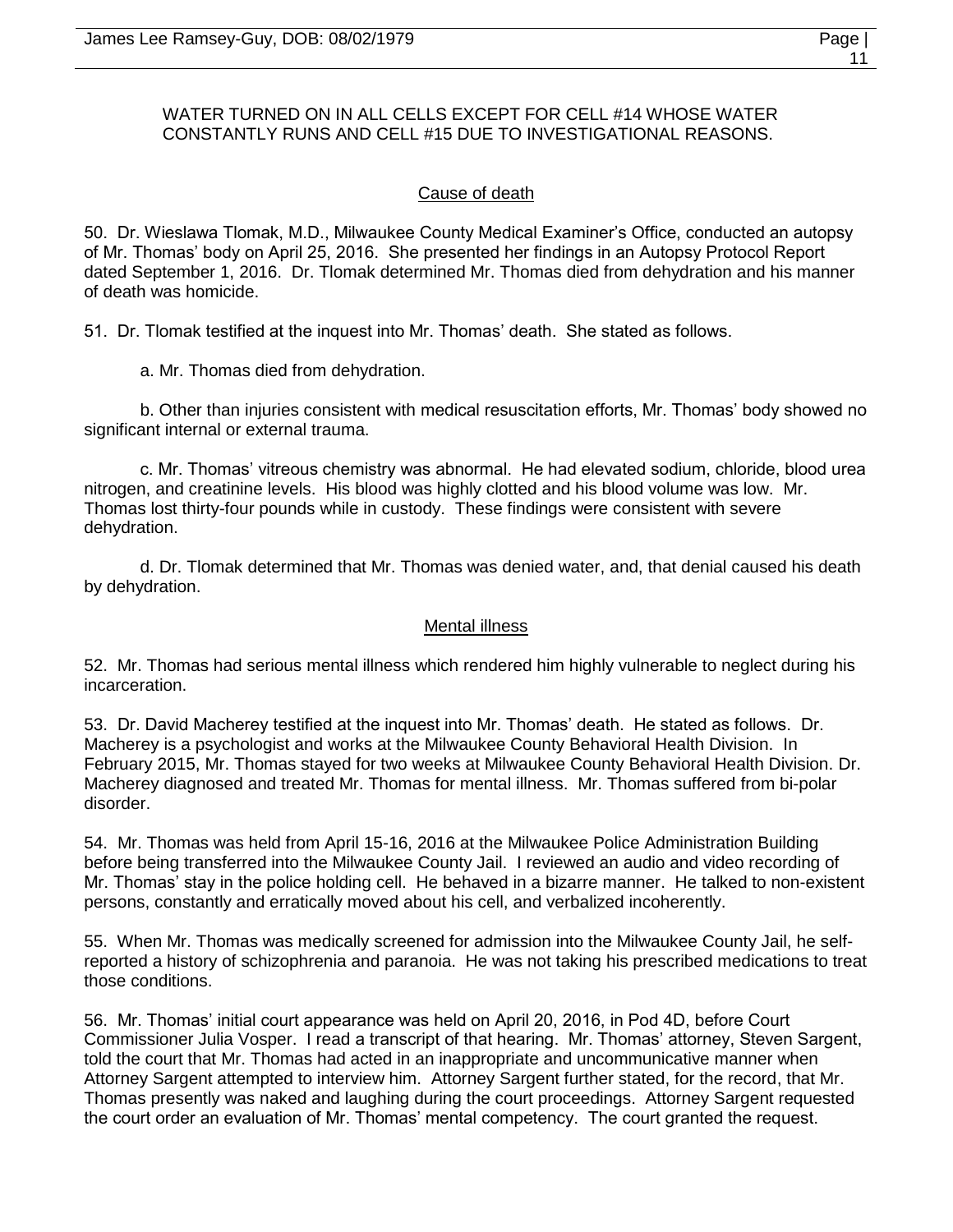57. Corrections officers testifying at the inquest into Mr. Thomas' death stated that Mr. Thomas was often naked in his cell and shouted nonsensically. He would not respond when corrections officers spoke with him.

58. Defendant Ramsey-Guy testified, at the inquest into Mr. Thomas' death, that he believed Mr. Thomas should have been housed in the Mental Health Unit.

## Pattern and practice at the Milwaukee County Jail

59. Defendant Ramsey-Guy shutting off Mr. Thomas' water was consistent with an institutional practice of punitively denying water to disruptive Milwaukee County Jail inmates. The following are two examples of such practice.

60. On April 30, 2016, corrections officers punitively shut off Inmate Joseph Benson's cell water in Pod 4D.

a. Jail disciplinary records show Mr. Benson repeatedly violated jail rules from April 17 through April 30, 2016. Those violations included tampering with the smoke alarm in his cell, covering his cell window with a blanket, and disrespecting corrections staff. There are no indications that Mr. Benson ever flooded his cell.

b. The Pod 4D jail log has the following entry for Mr. Benson dated 6:50 a.m. on April 30, 2016.

Per Lt Solomon, inmates BENSON, JOSEPH J Bkg Nbr: 694963010 to have his blanket taken away. CO's Do Smith and L.Collins were able to safely retrieve the blanket. **His water will also be turned off temporarily until such time that he agrees to comply with staff orders and follow direction.** (Emphasis added.)

61. On April 30, 2016, corrections officers punitively shut off Inmate Jamie McGee's cell water in Pod 4D.

a. The Pod 4D jail log has the following entry for Mr. McGee dated 4:26 a.m. on May 14, 2016.

Cell 1 inmate MCGEE, JAMIE J Bkg Nbr: 508383823 was told many times by me and LT,Montano and officer yaghnam about covering window and he still continued. Captain Borucki was notified of the situation inmate will be moved to cell 20 on discipline **everything will be taken until first shift.** (Emphasis added.)

b. The Pod 4D jail log has the following entry for Mr. McGee dated 4:55 a.m. on May 14, 2016.

Inmate MCGEE, JAMIE J Bkg Nbr. 508383823 mattress was taken and water was turned off per LT,Montano. First shift captain and LT, will be informed of the situation to give back mattress and **turn water back on.** (Emphasis added.)

62. The above cell water shut-offs both occurred within three weeks of Mr. Thomas' death and on the same jail pod where he was housed. The incidents demonstrate an institutional practice of punitively shutting off water to unruly inmates.

## Abuse, Neglect, or Ill-treatment of Inmate

63. As a corrections officer assigned to Pod 4D on April 17, 2016, defendant Ramsey-Guy was entrusted with the safety and well-being of inmate Mr. Thomas. Mr. Thomas suffered from mental illness and was vulnerable. Defendant Ramsey-Guy shut off Mr. Thomas' cell water. Defendant